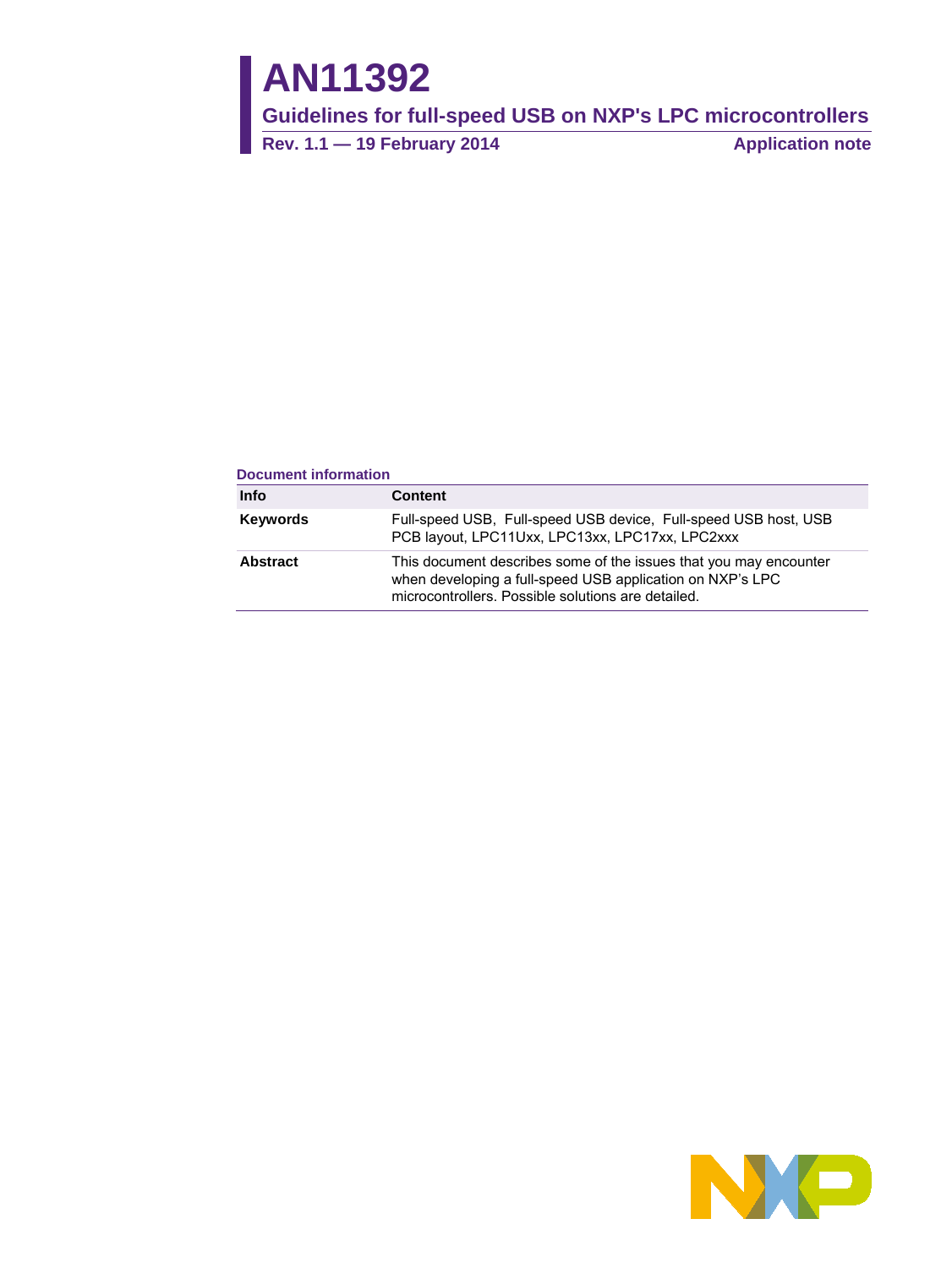### **Revision history**

| <b>Rev</b> | <b>Date</b> | <b>Description</b>                                      |
|------------|-------------|---------------------------------------------------------|
| 11         | 20140219    | Updated Section 2.7, second paragraph, second sentence. |
|            | 20130820    | Initial version.                                        |

# **Contact information**

For more information, please visit: [http://www.nxp.com](http://www.nxp.com/)

For sales office addresses, please send an email to: [salesaddresses@nxp.com](mailto:salesaddresses@nxp.com)

AN11392 All information provided in this document is subject to legal disclaimers. © NXP B.V. 2014. All rights reserved.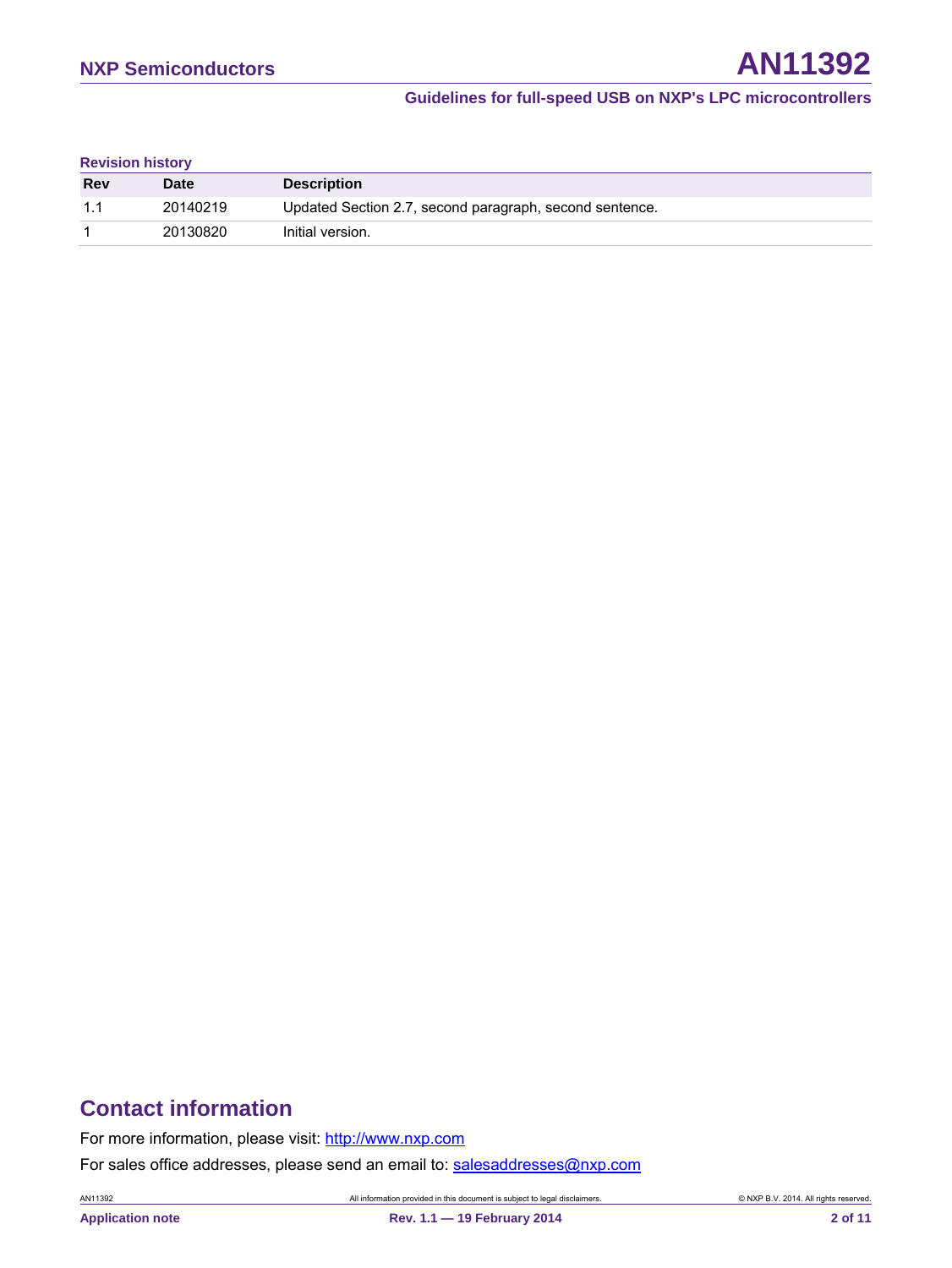# <span id="page-2-0"></span>**1. Introduction**

Full-speed USB operates at 12 Mb/s, and although this is not a high data rate, observing some basic rules or guidelines will usually guarantee successful operation. This application note highlights some of the more important issues that you need to be aware of for a typical full-speed USB application.

# <span id="page-2-1"></span>**2. Typical full-speed USB schematics**

## <span id="page-2-2"></span>**2.1 Termination resistors**

In [Fig 1,](#page-3-0) there are two 33 Ω resistors (R1 and R2) that are required for proper USB operation. The USB specification requires that the USB device have a 45 Ω single-ended or 90 Ω differential impedance. This impedance includes the impedance of the USB transceiver. The impedance of the USB transceiver is lower than the requirement of the USB specification, so the 33  $\Omega$  resistors are required to bring the device impedance within the required specification limits. At this time, all NXP microcontrollers with a fullspeed USB peripheral use 33  $\Omega$  resistors, but please check the device data sheet or reference schematics as this value may change.

<span id="page-2-3"></span>These resistors should be placed as close to the microcontroller as possible.

## **2.2 USB\_Connect**

A full-speed USB device requires a 1.5 kΩ resistor between the USB\_DP pin and 3.3 V. A USB host controller has 15 kΩ resistors on both the USB\_DP and USB\_DM signal lines, which holds them in a low state. When the USB device is plugged into a USB host controller, the host detects the device when it senses that the USB\_DP line has been pulled high through the 1.5 kΩ resistor.

The USB Connect circuit is shown in [Fig 1.](#page-3-0) It uses a PNP transistor and a base transistor (a Resistor Equipped Transistor (RET) may also be used to minimize the component count) to allow the user to connect or disconnect the 1.5 kΩ pull-up resistor from USB DP. When the USB Connect signal goes low, the PNP transistor turns on and the 1.5 k $\Omega$  resistor pulls up the USB DP signal. This indicates to the USB host that a USB device has been inserted into the USB connector.

It is not required that you use USB Connect in a bus-powered application. If USB Connect is not used, then the 1.5 kΩ pull-up resistor can be directly connected between USB DP and the 3.3 V supply voltage.

When using the microcontroller in a self-powered application, you are required to use USB\_Connect. The reason it is needed is due to the USB back-voltage test requirement. The USB specification states that a maximum of 400 mV may be measured on the VBUS, USB\_DP, or USB\_DM when the device is not plugged into a USB port. In a selfpowered application, if the 1.5 kΩ resistor was connected directly between the 3.3 V supply and the USB\_DP line, then the voltage on USB\_DP would exceed the 400 mV limit imposed by the USB specification, and you would fail compliance testing. Implementing USB\_Connect ensures that USB\_DP will not exceed the 400 mV requirement, since the microcontroller will automatically place USB\_Connect in a high state when VBUS is not detected (when it is not connected to a USB host controller). See the "Universal Serial Bus Implementers Forum Full and Low Speed Electrical and Interoperability Compliance Test Procedure" that can be downloaded from the usb.org website for further details.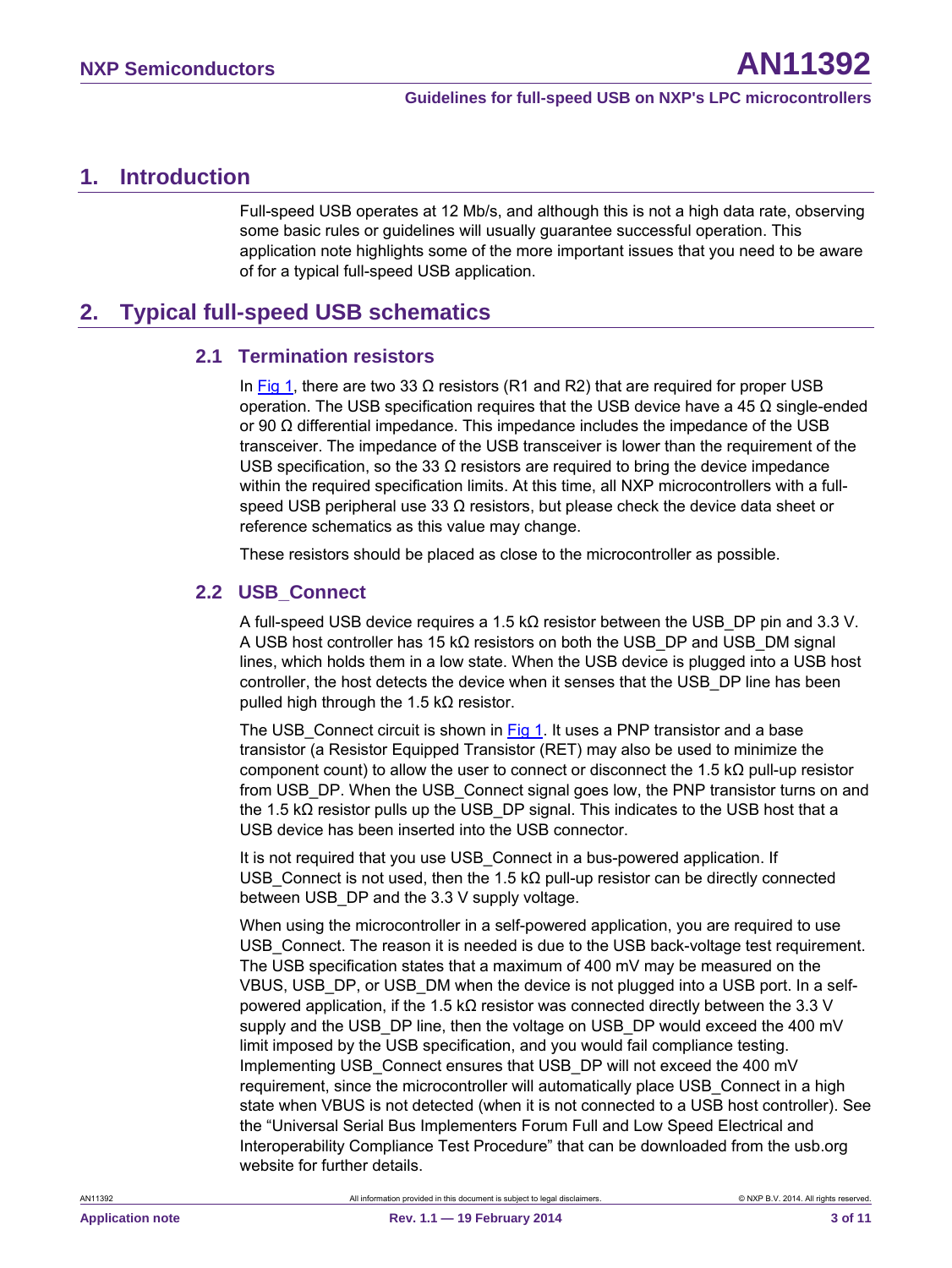

#### <span id="page-3-1"></span><span id="page-3-0"></span>**2.3 VBUS**

The VBUS pin on the microcontroller should be connected to the VBUS pin on the USB connector. A series resistor between the connector and the VBUS pin can be included to minimize the chance of a noise spike causing damage to the VBUS pin.

The VBUS pin is 5 V tolerant as long as there is a voltage applied to the microcontroller's supply pins. If there is no voltage on the supply pins, then the voltage applied to the VBUS pin must be limited to a maximum of 3.6 V. You may encounter this situation in a self-powered application where you power-down the supply to the microcontroller while the USB device is still plugged into a USB port.

If there is a possibility that the microcontroller could be unpowered while voltage is still applied to VBUS, then a resistor divider network should be placed between the connector and VBUS to ensure the maximum voltage is 3.6 V. In  $Fig 2$ , a voltage divider made of 24 kΩ and 39 kΩ resistors is used to limit the voltage at pin USB\_VBUS. The value of the resistors is not critical, however, if they are too low they will consume excess current through the voltage divider.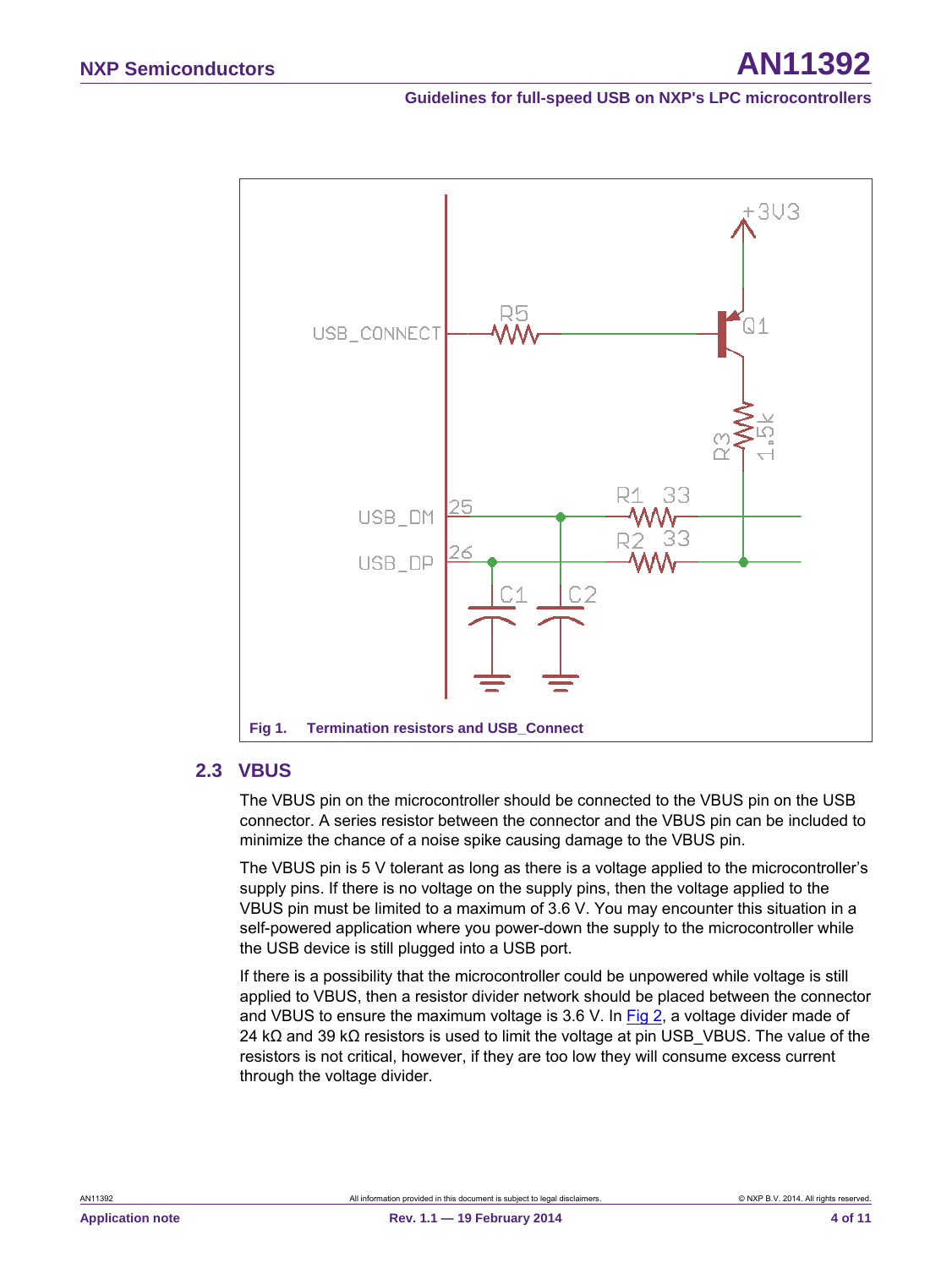

#### <span id="page-4-1"></span><span id="page-4-0"></span>**2.4 Bypass capacitors**

It is important to use a decoupling capacitor on each supply pin. A recommended value to start with is 0.1 µF.

#### <span id="page-4-2"></span>**2.5 Inrush current limiting**

A USB device has a capacitance between VBUS and ground. If this capacitance is too high, an excessive current will flow when it is first plugged into the USB host port. This will cause the voltage on VBUS to droop more than the maximum allowable 330 mV dictated by the USB specification. In order to ensure that the VBUS voltage does not drop below the allowable limit, the maximum load at the end of a USB cable is defined by the USB specification to be 10 μF in parallel with 44  $Ω$ . The 10 μF represents the capacitance directly connected to the VBUS line, in addition to any capacitance that is visible through the voltage regulator. The 44  $\Omega$  resistance is equivalent to one unit load drawn by the device.

Care must be taken to avoid exceeding the inrush current since this parameter is monitored during USB compliance testing, and is one of the frequent reasons for failing USB testing.

### <span id="page-4-3"></span>**2.6 EMI/ESD considerations**

Cables for full-speed USB must include an integrated shield. A properly designed cable offers significant EMI suppression on the conductors inside the shield. The challenge for USB compliance is preventing the high frequency energy from the PCB from being coupled to the shield. A ferrite bead may be used between the USB connector shield and PCB ground to improve the EMI from the PCB from being coupled to the cable shield. This is shown as component L1 in [Fig 2.](#page-4-0)

Noise from VBUS and ground may be improved by using ferrite beads.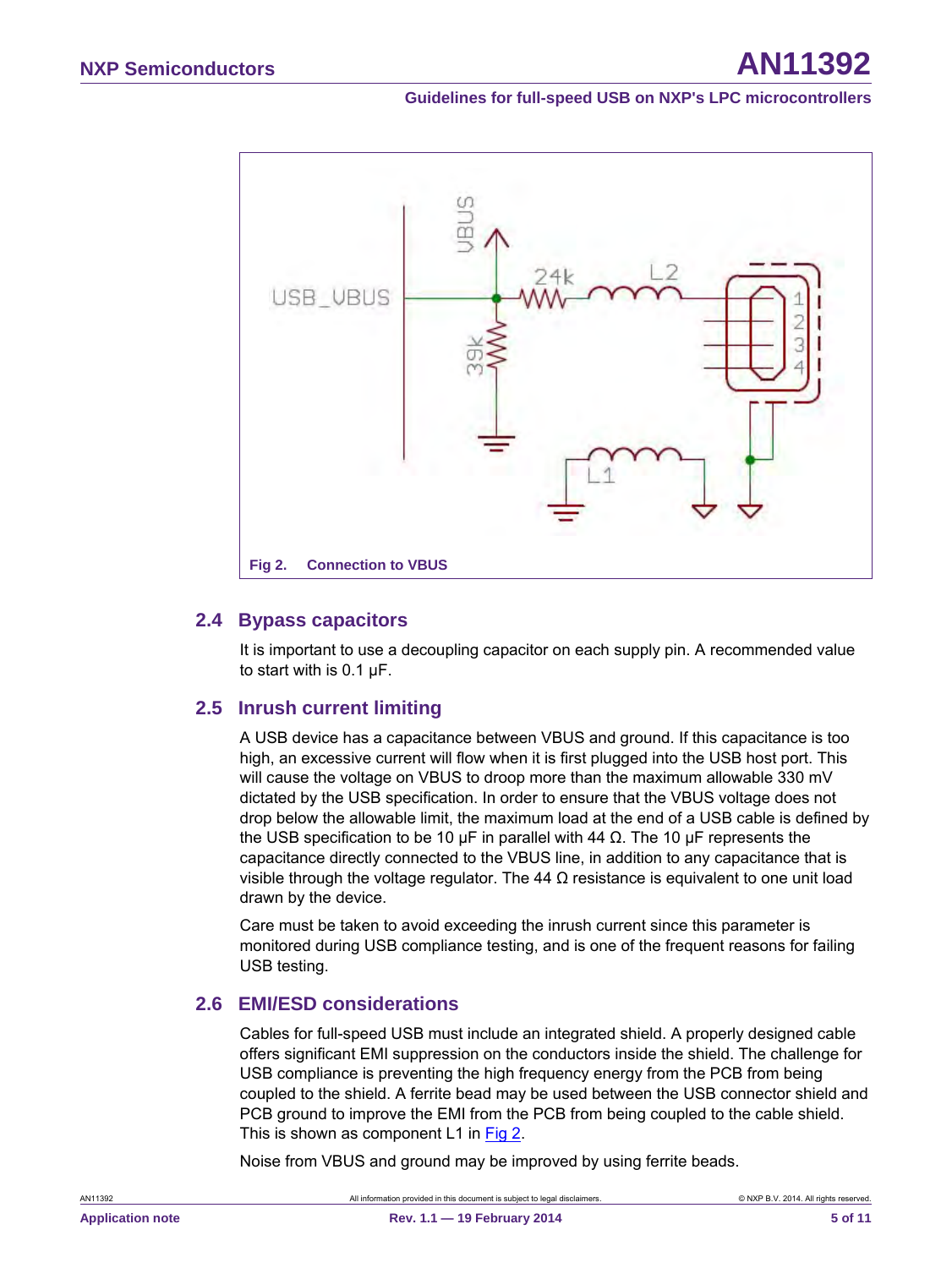Although it is possible to use ferrite beads on the USB\_DP and USB\_DM signal lines in a full-speed application, it is not recommended.

Capacitors C1 and C2 in [Fig 1](#page-3-0) may be used for edge rate control and to bypass high frequency energy to ground. These capacitors should be limited to a maximum of 50 pF and should be located as close to the microcontroller as possible. The capacitors are not required for the LPC microcontrollers to meet the "eye diagram" signal testing requirements, but improvements in noise-related problems have been reported when using the capacitors.

ESD protection diodes with a maximum capacitance of 50 pF are recommended on the USB\_DP and USB\_DM signal lines; this capacitance should be taken into consideration if the edge rate capacitors C1 and C2 are included in the schematics.

## <span id="page-5-0"></span>**2.7 Clock circuit**

When using a full-speed USB peripheral, it is important to use an external crystal, or a tight frequency tolerance ceramic resonator, for the timing element. The internal 12 MHz ±1 % RC oscillator, while very accurate, does not have the accuracy required for USB.

The USB peripheral operates at a clock frequency of 48 MHz, so the crystal must be chosen such that a multiple of its frequency is equal to 48 MHz. A parallel resonant 12 MHz crystal with a data signaling tolerance of 0.25 %, or ±2500 ppm is required.



[Fig 3](#page-5-1) shows the crystal oscillator circuit for the LPC microcontrollers.

<span id="page-5-1"></span>The value of the crystal load capacitors (C3 and C4 in [Fig 3\)](#page-5-1) affects the accuracy of the oscillator. The following formula may be used to calculate a parallel resonant crystal's external load capacitors:

 $CL = ((C3 \times C4) / (C3 + C4)) + C<sub>strav</sub>$ 

where:

 $CL =$  the crystal load capacitance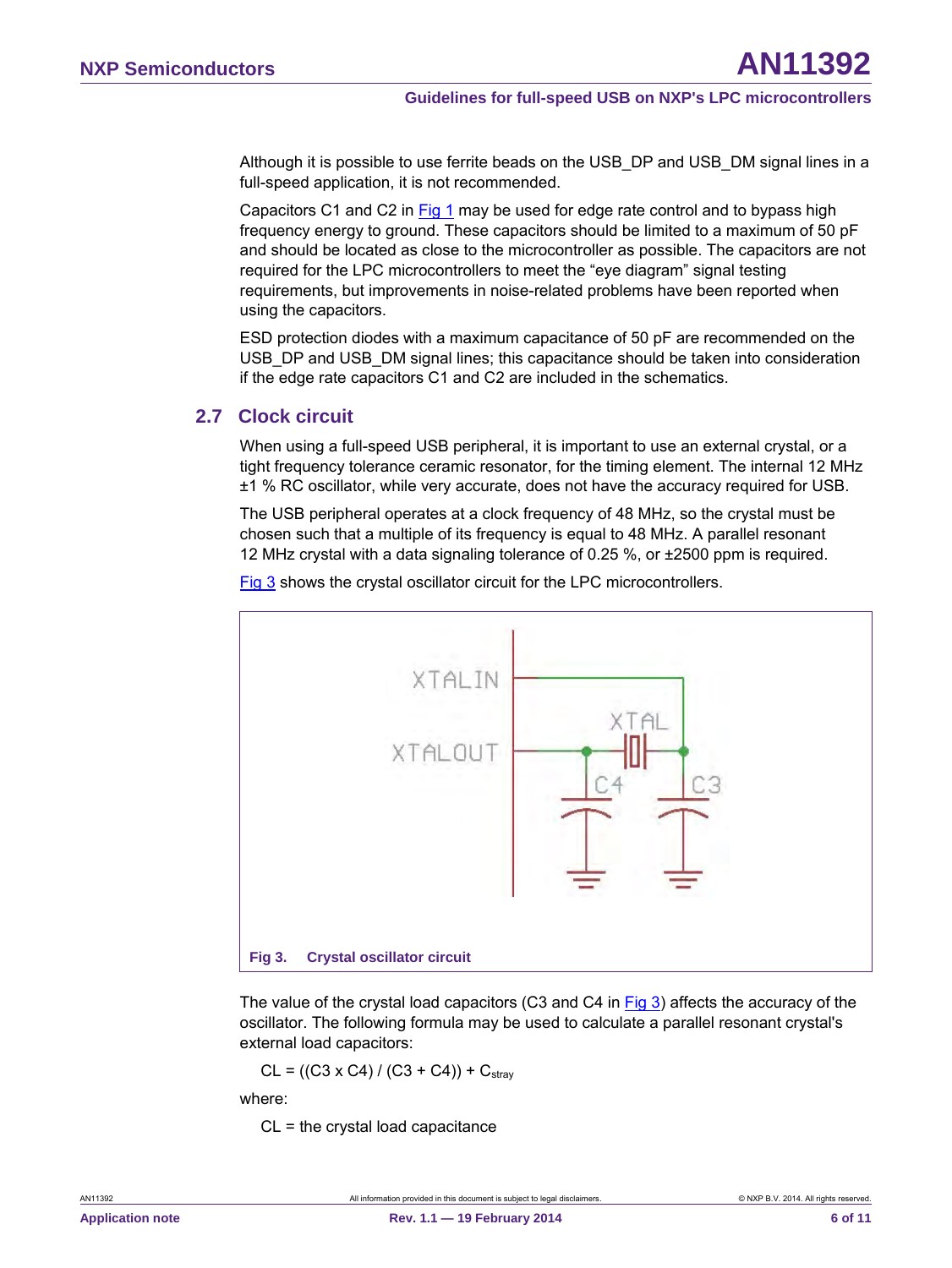$C_{\text{strav}}$  = the stray capacitance in the oscillator circuit, which will normally be in the 2pF to 5pF range.

Assuming that C3=C4 then the equation becomes:

 $CL = ((C3 \times C4) / (2 \times C3)) + C<sub>strav</sub>$ 

 $CL = (C3 / 2) + C_{strav}$ 

Rearranging the equation, we can find the external load capacitor value:

 $C3 = 2(CL - C<sub>strav</sub>)$ 

For example, if the crystal load capacitance is 15 pF, and assuming  $C_{\text{stray}} = 5$  pF, then:

 $C3 = C4 = 2(15 pF - 5 pF) = 20 pF$ 

It is difficult to know exactly what the stray capacitance is on a particular PCB, but if you find the oscillation frequency is too high, the load capacitor values can be increased. If the frequency is too low, the load capacitors can be decreased. The best place to measure a clock frequency is using the CLKOUT pin (if available). Do not measure the oscillator frequency by attaching an oscilloscope probe to the XTAL pins, as the capacitance of the oscilloscope probe can affect the oscillator frequency.

### <span id="page-6-0"></span>**2.8 Supply voltage range**

Most LPC microcontrollers operate over a wide operating voltage range. A typical voltage range is 1.8 V to 3.6 V. However, when using the USB peripheral, the supply voltage range should be maintained between 3.0 V and 3.6 V for proper USB functionality. Operating outside this supply voltage range will cause unreliable USB operation.

# <span id="page-6-1"></span>**3. PCB layout**

### <span id="page-6-2"></span>**3.1 General considerations**

It is important that the USB\_DP and USB\_DM signal traces maintain parallelism on the PCB. Trace lengths for the signals should be matched as closely as possible.

Reducing the number of right-angle corners and the number of vias for the USB signals traces will minimize signal reflections and impedance changes.

### <span id="page-6-3"></span>**3.2 Impedance**

Although it is recommended to implement 45 Ω signal traces, for full-speed USB, it is not critical for obtaining good results. Keep your signal traces as short as possible for good performance.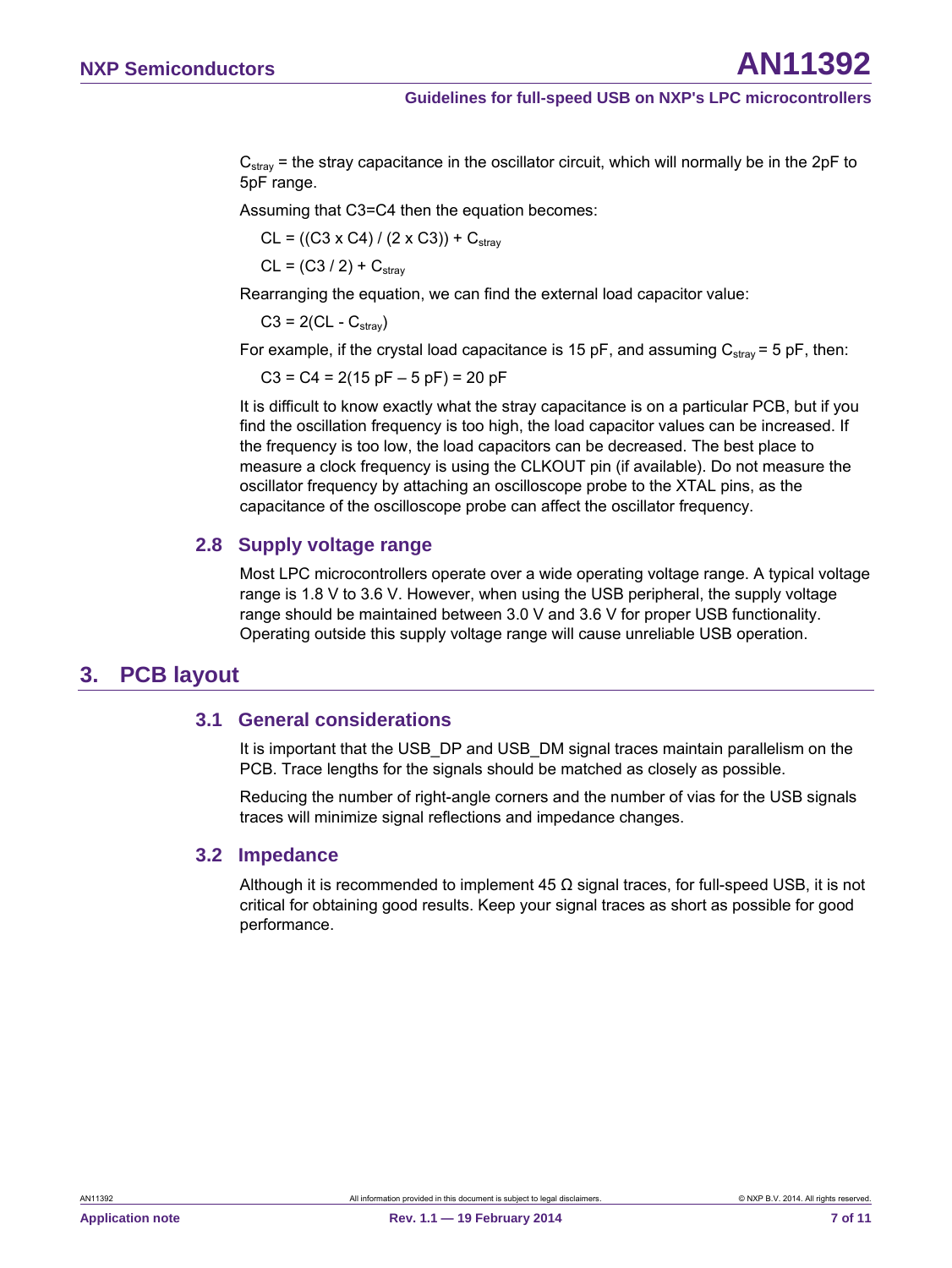# <span id="page-7-0"></span>**4. References**

- [1] USB 2.0 Specification: [http://www.usb.org/developers/docs/](http://www.nxp.com/redirect/usb.org/developers/docs/)
- [2] Intel High Speed USB Platform Design Guidelines: [http://www.usb.org/developers/docs/](http://www.nxp.com/redirect/usb.org/developers/docs/)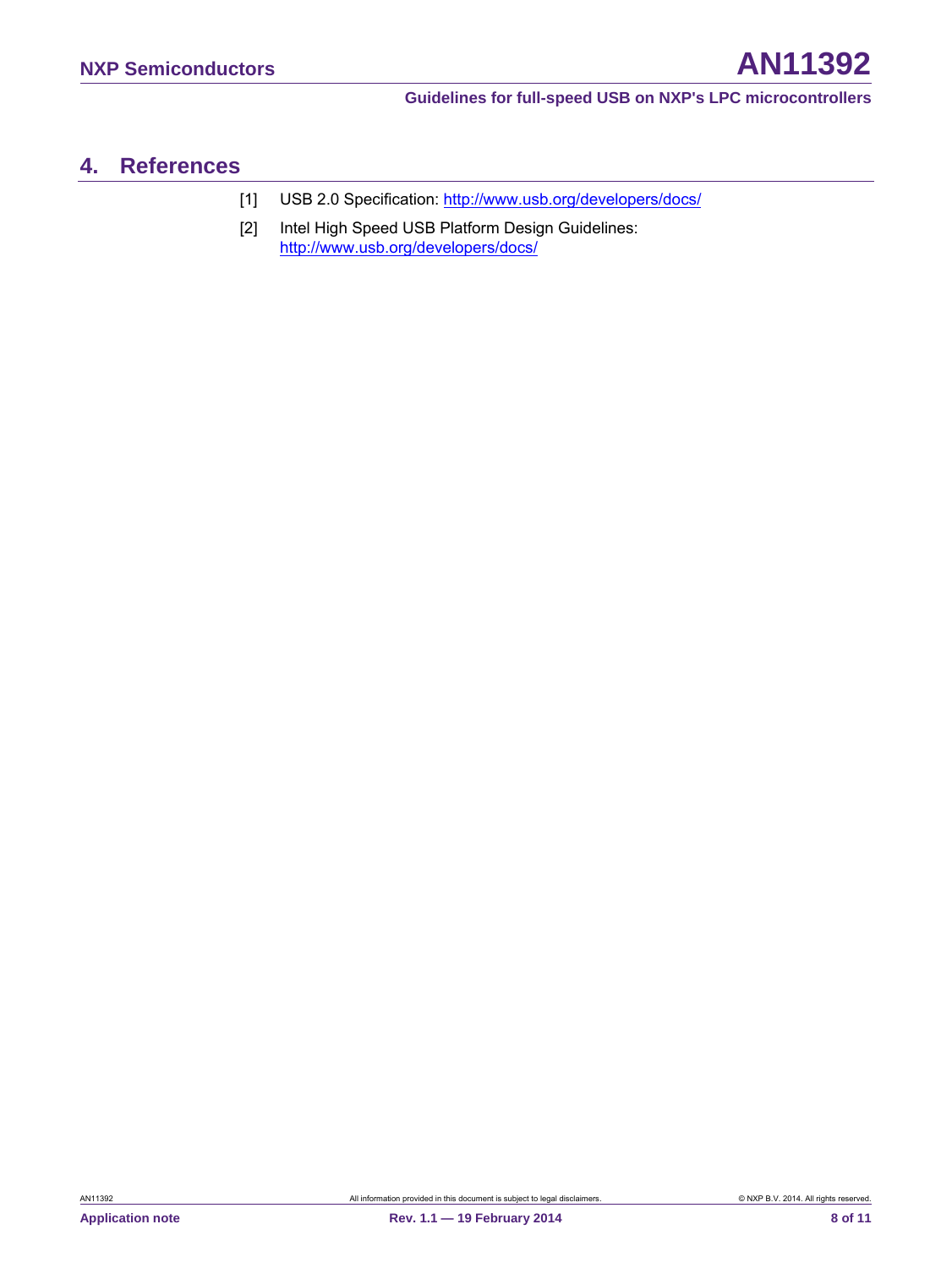# <span id="page-8-0"></span>**5. Legal information**

## <span id="page-8-1"></span>**5.1 Definitions**

**Draft —** The document is a draft version only. The content is still under internal review and subject to formal approval, which may result in modifications or additions. NXP Semiconductors does not give any representations or warranties as to the accuracy or completeness of information included herein and shall have no liability for the consequences of use of such information.

# <span id="page-8-2"></span>**5.2 Disclaimers**

**Limited warranty and liability —** Information in this document is believed to be accurate and reliable. However, NXP Semiconductors does not give any representations or warranties, expressed or implied, as to the accuracy or completeness of such information and shall have no liability for the consequences of use of such information. NXP Semiconductors takes no responsibility for the content in this document if provided by an information source outside of NXP Semiconductors.

In no event shall NXP Semiconductors be liable for any indirect, incidental, punitive, special or consequential damages (including - without limitation lost profits, lost savings, business interruption, costs related to the removal or replacement of any products or rework charges) whether or not such damages are based on tort (including negligence), warranty, breach of contract or any other legal theory.

Notwithstanding any damages that customer might incur for any reason whatsoever, NXP Semiconductors' aggregate and cumulative liability towards customer for the products described herein shall be limited in accordance with the Terms and conditions of commercial sale of NXP **Semiconductors** 

**Right to make changes —** NXP Semiconductors reserves the right to make changes to information published in this document, including without limitation specifications and product descriptions, at any time and without notice. This document supersedes and replaces all information supplied prior to the publication hereof.

**Suitability for use —** NXP Semiconductors products are not designed, authorized or warranted to be suitable for use in life support, life-critical or safety-critical systems or equipment, nor in applications where failure or malfunction of an NXP Semiconductors product can reasonably be expected to result in personal injury, death or severe property or environmental damage. NXP Semiconductors and its suppliers accept no liability for inclusion and/or use of NXP Semiconductors products in such equipment or applications and therefore such inclusion and/or use is at the customer's own risk.

**Applications —** Applications that are described herein for any of these products are for illustrative purposes only. NXP Semiconductors makes no representation or warranty that such applications will be suitable for the specified use without further testing or modification.

Customers are responsible for the design and operation of their applications and products using NXP Semiconductors products, and NXP

Semiconductors accepts no liability for any assistance with applications or customer product design. It is customer's sole responsibility to determine whether the NXP Semiconductors product is suitable and fit for the customer's applications and products planned, as well as for the planned application and use of customer's third party customer(s). Customers should provide appropriate design and operating safeguards to minimize the risks associated with their applications and products.

NXP Semiconductors does not accept any liability related to any default, damage, costs or problem which is based on any weakness or default in the customer's applications or products, or the application or use by customer's third party customer(s). Customer is responsible for doing all necessary testing for the customer's applications and products using NXP Semiconductors products in order to avoid a default of the applications and the products or of the application or use by customer's third party customer(s). NXP does not accept any liability in this respect.

**Export control —** This document as well as the item(s) described herein may be subject to export control regulations. Export might require a prior authorization from competent authorities.

**Evaluation products —** This product is provided on an "as is" and "with all faults" basis for evaluation purposes only. NXP Semiconductors, its affiliates and their suppliers expressly disclaim all warranties, whether express, implied or statutory, including but not limited to the implied warranties of noninfringement, merchantability and fitness for a particular purpose. The entire risk as to the quality, or arising out of the use or performance, of this product remains with customer.

In no event shall NXP Semiconductors, its affiliates or their suppliers be liable to customer for any special, indirect, consequential, punitive or incidental damages (including without limitation damages for loss of business, business interruption, loss of use, loss of data or information, and the like) arising out the use of or inability to use the product, whether or not based on tort (including negligence), strict liability, breach of contract, breach of warranty or any other theory, even if advised of the possibility of such damages.

Notwithstanding any damages that customer might incur for any reason whatsoever (including without limitation, all damages referenced above and all direct or general damages), the entire liability of NXP Semiconductors, its affiliates and their suppliers and customer's exclusive remedy for all of the foregoing shall be limited to actual damages incurred by customer based on reasonable reliance up to the greater of the amount actually paid by customer for the product or five dollars (US\$5.00). The foregoing limitations, exclusions and disclaimers shall apply to the maximum extent permitted by applicable law, even if any remedy fails of its essential purpose.

# <span id="page-8-3"></span>**5.3 Trademarks**

Notice: All referenced brands, product names, service names and trademarks are property of their respective owners.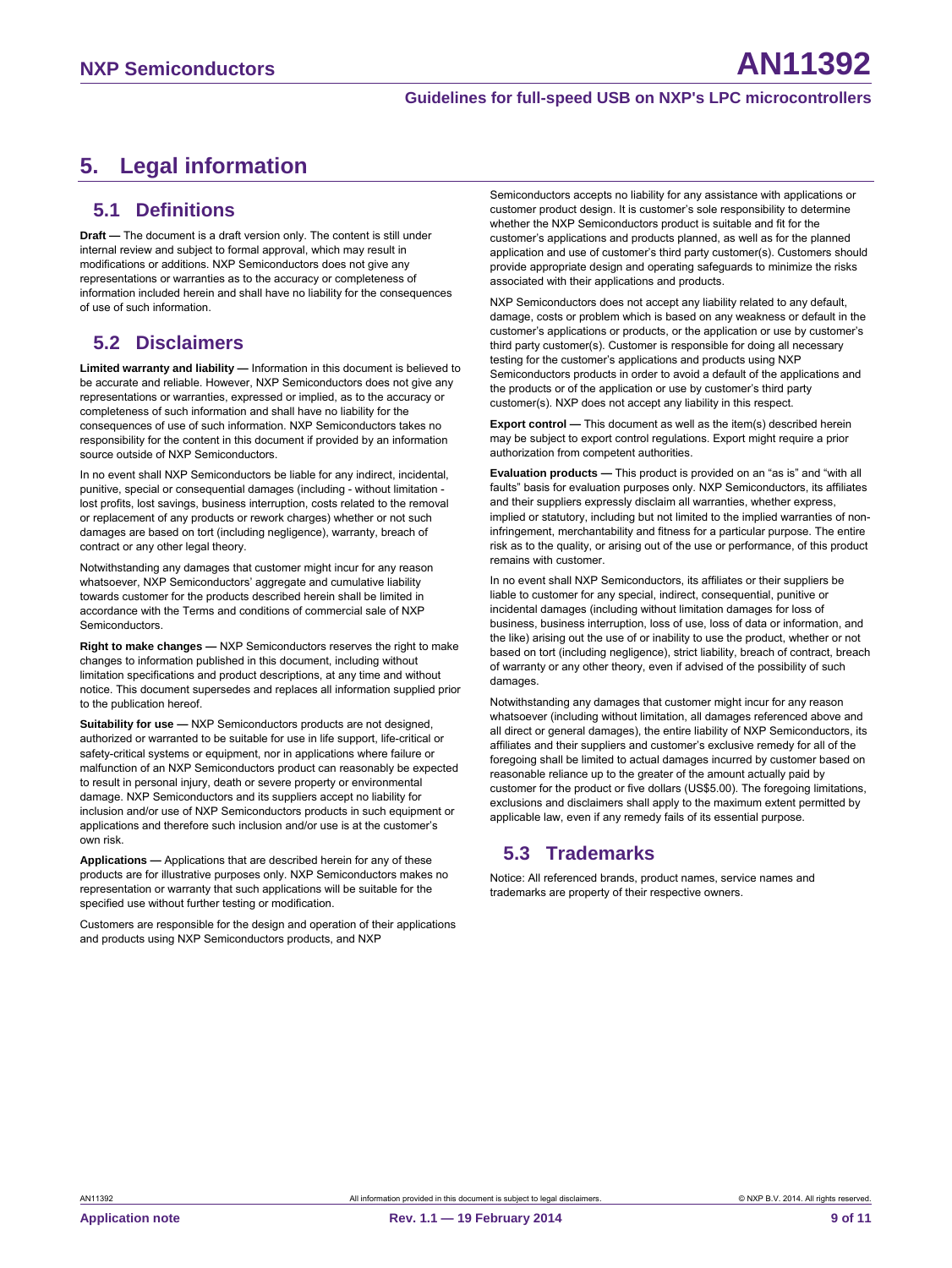# <span id="page-9-0"></span>**6. List of figures**

| Fig 1. | Termination resistors and USB Connect4 |  |
|--------|----------------------------------------|--|
|        |                                        |  |
|        |                                        |  |